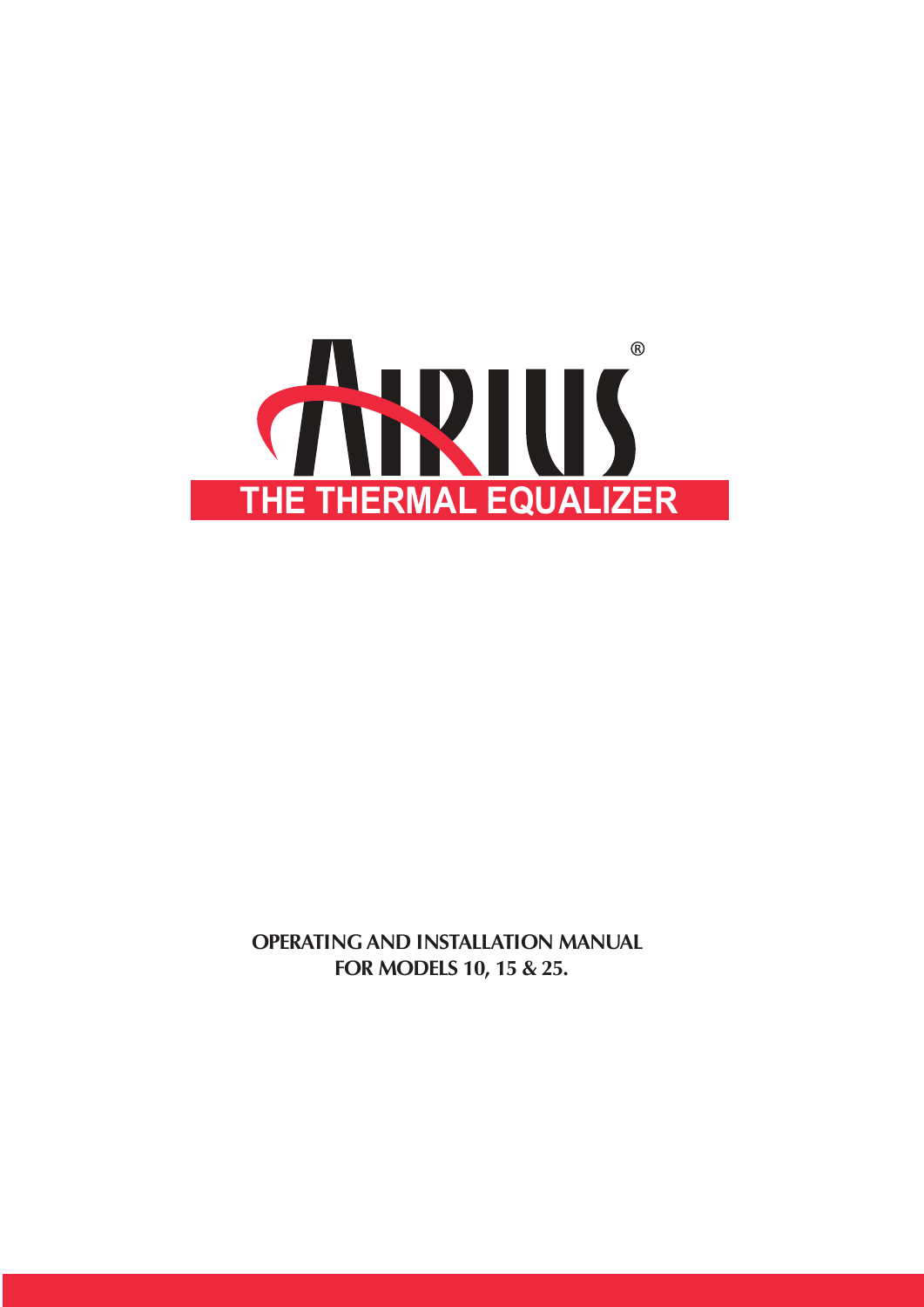# **OPERATING AND INSTALLATION MANUAL**

- 1. Technical information
- 2. Warranty and Refurbish Program
- 3. Exploded view of the AIRIUS SYSTEM ®
- 4. General Installation and Operating guidelines
- 5. Hanging the AIRIUS SYSTEM
- 6. Placement of the AIRIUS SYSTEM
- 7. Suspended Ceiling Kit Assembly Instructions
- 8. Safety Information and Warnings

#### **IMPORTANT**

THIS MANUAL MUST BE READ CAREFULLY AND FULLY BEFORE ATTEMPTING TO HANG, FIT, OR OPERATE AN AIRIUS SYSTEM

MODELS 10, 15, 25 USA and FOREIGN PATENTS PENDING

AIRIUS SYSTEMS are extremely efficient, quiet and unobtrusive Air Turbines that destratify and balance room temperature, generating a narrow vertical air column which conditions the room environment and reduces the energy consumption of an HVAC system by as much as 35%.

## **1. TECHNICAL INFORMATION**

The AIRIUS SYSTEM is produced in three single-phase voltages: 120 VAC, 230 VAC, and 277 VAC. Within each voltage there are multiple fan motor wattages. These different wattages produce varying RPM (Revolutions Per Minute) and the different RPM produce different rates of air flow to accommodate different heights from which the AIRIUS SYSTEM system will be installed in the ceiling. The heights are identified by the Model Number in Feet (10 feet = 3 Meters)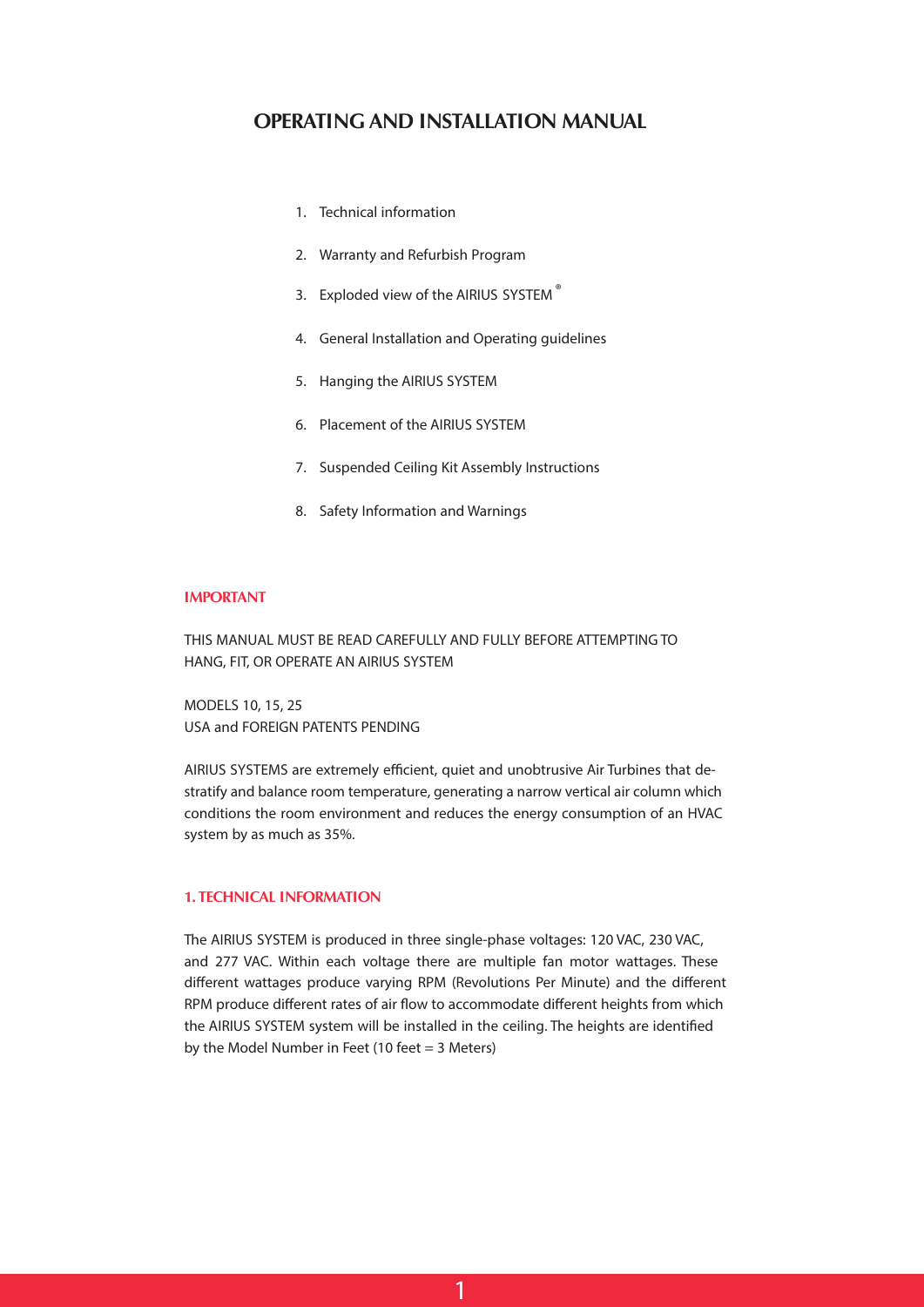#### MODEL NUMBER - SERIAL NUMBER - MANUFACTURE INFORMATION

*ELECTRICAL INFORMATION HAZARD INFORMATION IS LOCATED ON LABELS AT THE EXAUST END OF THE APPLIANCE (THE MOTOR IS THERMALLY PROTECTED)*

| Model No.@120 VAC                                     | $=$ Motor Part No.                                                                                                                                                         | <b>Hertz</b> | Wattage | <b>RPM</b> |
|-------------------------------------------------------|----------------------------------------------------------------------------------------------------------------------------------------------------------------------------|--------------|---------|------------|
| Model 25 (7.6M)<br>Model 15 (4.6M)<br>Model 10 (3.0M) | $=$ FP-108 HH (S1 B) - 50/60 Hz 30/35 W - 1500/1650 rpm<br>$=$ FP-108 HH (S2 B) - 50/60 Hz 14/17W - 1100/1250 rpm<br>$=$ FP-108 HH (S3 B) - 50/60 Hz 13/15W - 900/1080 rpm |              |         |            |
|                                                       |                                                                                                                                                                            |              |         |            |
| Model No.@230 VAC                                     | $=$ Motor Part No.                                                                                                                                                         | <b>Hertz</b> | Wattage | <b>RPM</b> |
| Model 25 (7.6M)<br>Model 15 (4.6M)<br>Model 10 (3.0M) | $=$ FP-108 HH (S1 B) - 50/60 Hz 31/35 W - 1500/1650 rpm<br>$=$ FP-108 HH (S2 B) - 50/60 Hz 15/17W - 1100/1250 rpm<br>$=$ FP-108 HH (S3 B) - 50/60 Hz 12/13W - 900/1080 rpm |              |         |            |
|                                                       |                                                                                                                                                                            |              |         |            |
| Model No.@277 VAC                                     | $=$ Motor Part No.                                                                                                                                                         | <b>Hertz</b> | Wattage | <b>RPM</b> |

Model 25 (7.6M) = FP-108 HH (S1 B) - 50/60 Hz 34/42 W - 1500/1650 rpm

## AIRIUS SYSTEM (Each Unit)

Weight - 12 LB (5.4 kilo) Height - 22 inches (56 cm) Max Diameter - 13 inches (33 cm)

The AIRIUS SYSTEM has an Outer Shell of Recyclable PC/ABS plastic resin (Polycarbonate/Acrylonitrile Butadiene Styrene). The Inner Stator is also Recyclable ABS. The Outer Shell, Stator and Fan Blade are Fire Rated 5VA Materials (see exploded view - 1, next page).

## 2. WARRANTY AND REFURBISH PROGRAM

## **5 Year Warranty:**

Free replacement unit - new. Customer or Distributor to return defective units to AIRIUS Europe Ltd carriage paid. Upon receipt, AIRIUS Europe Ltd will despatch new units by return carriage paid.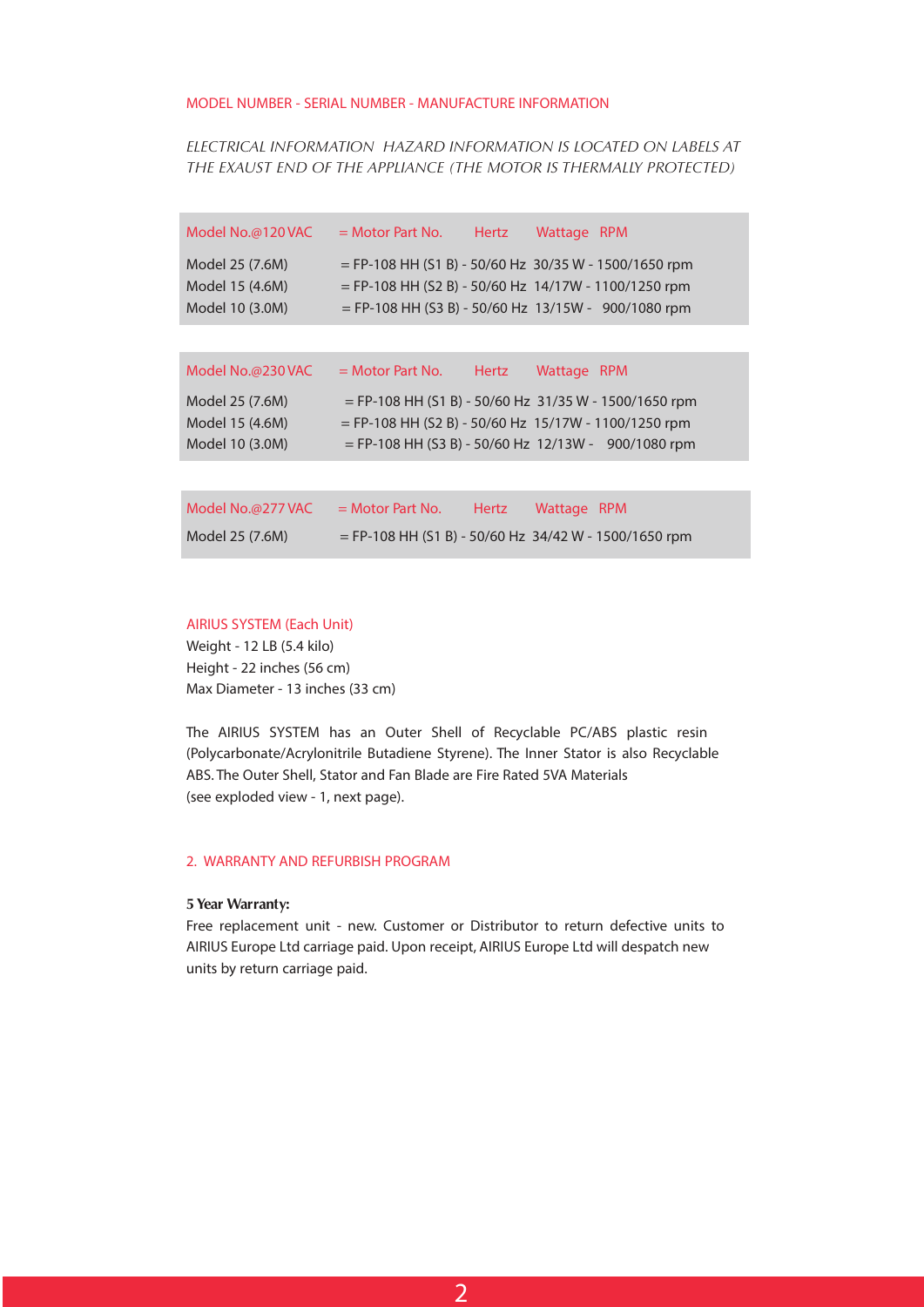#### 3. EXPLODED VIEW

Voltages - 120 VAC, 230 VAC, 277VAC. Total Height 22" (55.88cm) Width 13" (33.02 cm) Total Weight = 12lb (5.4k)

Image not available online.

The above graphic contains all the descriptions/components of the AIRIUS SYSTEM models 10, 15, 25

*Note: ALL SCREW SIZES ARE ENGLISH THREAD with TORX ¤ HEADS ENGLISH SIZED HEX WRENCHS CAN BE SUBSTITUTED TO OPERATE SCREWS*

4. INSTALLATION/OPERATING GUIDELINES

**(For installation information please refer to the 'Installation Guide' which can be found on the Airius website - www.airius.co.uk)**

### **POWER CORD**

The power cord is a 3 wire 18 AWG (or 16AWG) 300 VAC rated electrical cord UL rated in North America (NA) as SJT or for CE/EU compliance rated as HO5VV

The three wires in the power cord are color coded to insure proper wiring as follows:

BLACK or BROWN = HOT/ELECTRIFIED/LIVE WHITE or BLUE = "N" NEUTRAL/RETURN PATH GREEN or YELLOW-GREEN = GROUND/EARTH

The cord is attached to the Fan Motor via two power leads with insulated  $\frac{1}{4}$  quick connects.

UNMARKED motor lead - HOT/LIVE MARKED "N" motor lead - NEUTRAL

GROUND/EARTH is attached to a boss on the outside of the motor housing with a Star Ring # 10 Terminal and 8-32  $\times$   $1/4$ <sup>"</sup> machine screw.

The Cord is secured in the housing by a strain relief and knotted inside the housing for additional security.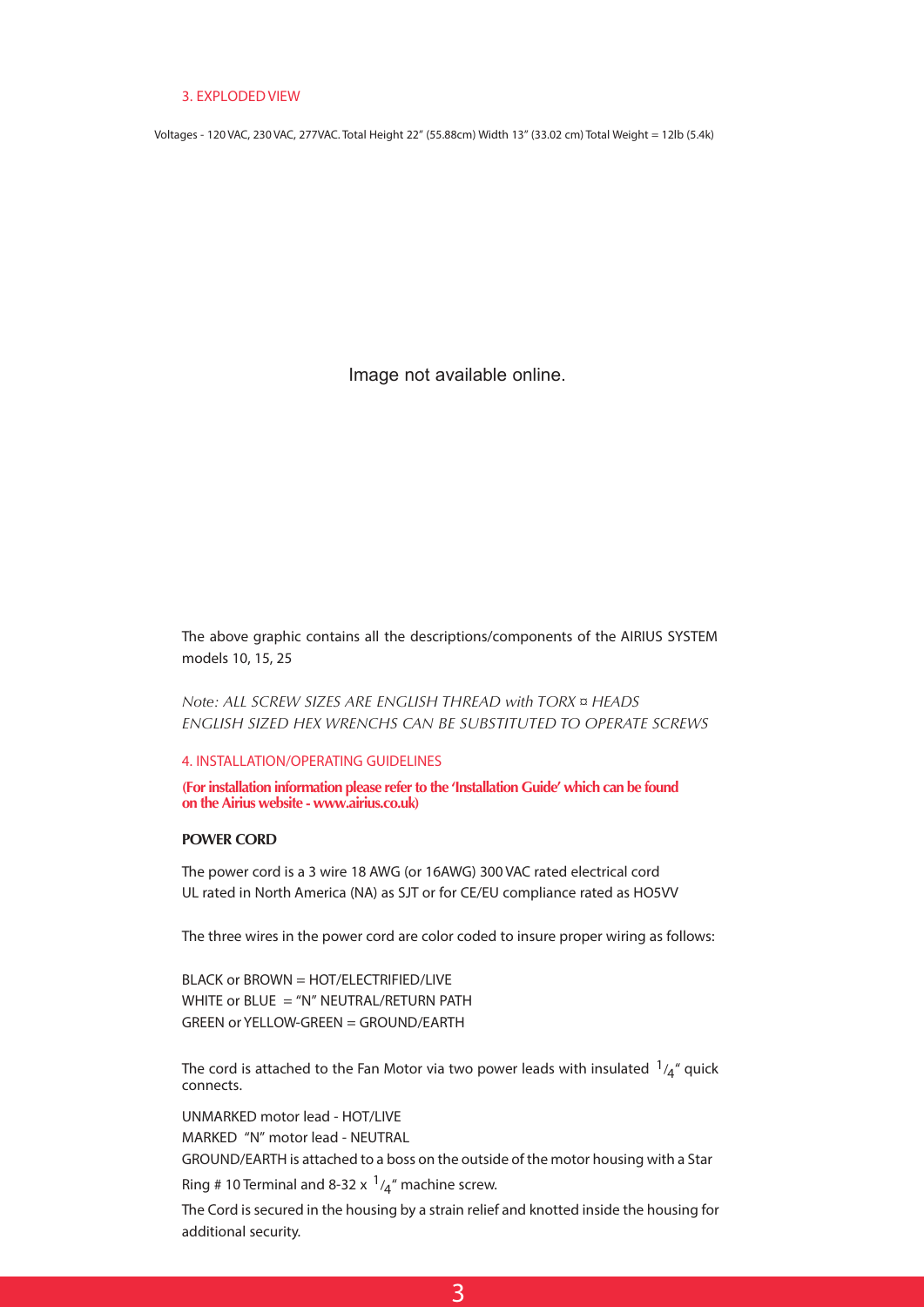## OUTLET - 120 VAC, 230 VAC and 277 VAC

Power Outlets (Female Connectors) to supply power to the AIRIUS SYSTEM should always be installed by a qualified electrician or similarly qualified person in accordance with national and local electrical codes.

The AIRIUS SYSTEM uses very little AMPERAGE (less than 1 amp) thus multiple outlets may be installed on one circuit. Outlets are available in many configurations, check with the local Electrical Contractor to determine preferred type for the facility. Outlets should generally be mounted vertically unless a "twist/locking" type is being used. Facilities with Fire suppression systems installed often have a master cutoff switch to Shut-off all power in the event of a fire or emergency. The electrical circuits for the AIRIUS SYSTEM should be wired through that Shut-off. Always use and review the National / Local Electrical Codes when installing the AIRIUS SYSTEM in ANY Facility.

DO NOT wire the AIRIUS SYSTEM into the Lighting circuit, as the system will cycle on and off with the lights, greatly reducing the systems effectiveness.

The AIRIUS SYSTEM is designed to operate 24 Hours-a-Day, 7 Days-a-Week (24/7) for the maximum results.

## PLUG - 120 VAC, 230 VAC and 277 VAC

120 VAC cord is supplied with a molded three prong polarized /grounded plug DO NOT DEFEAT this SAFETY DEVICE or modify the plug in any way.

230/277 VAC (International market) no plug supplied. When fitting a plug always ensure that all relevant local regulations/electrical codes are understood and followed with care - if in any doubt seek expert guidance.

Procedure for Wiring the Plug in a Single-Phase Electrical System Use CAUTION when wiring/attaching the Plug (Male Connector) to the AIRIUS SYSTEM or when using any Electrical Device.

- 1. Plug should be rated for 230 VAC (277VAC) or greater and fit properly into Outlet (Female Connector) being used to deliver power.
- 2. To avoid electrical shock, DO NOT plug device into Energized Outlet until all exposed wires, and connecting terminals, are enclosed by Plug Housing. See Plug Manufacturer's Instructions.
- 3. Locate the (3) stripped wires on the 300 VAC Rated Power Cord attached to the AIRIUS SYSTEM where the outer cord insulation jacket has been removed. Wires are coded as follows: Brown or Black is HOT/Positive/LIVE (the energized/electrified conductor) Blue or White is Neutral "N" (the conductor used for a return current path) Yellow-Green or Green is Ground/Earth (the conductor to connect to the Earth)
- 4. Using the Plug Manufacturer's Instructions, Locate the proper positions to attach the color-coded wire to the color-coded or otherwise appropriately labeled terminals on the Plug.
- 5. Tighten all connections. Re-assemble plug in accordance with Plug Manufacturer's Instructions.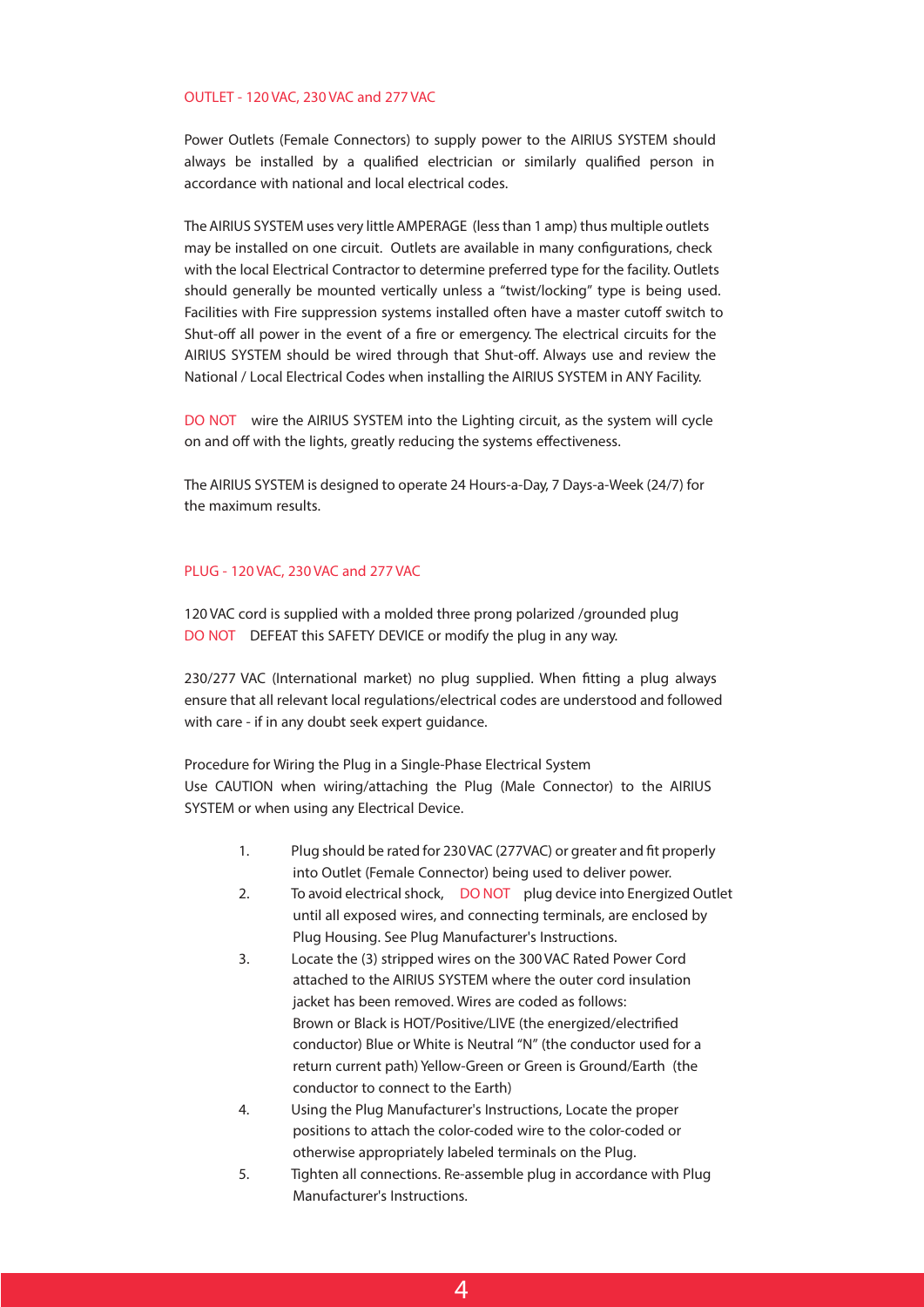Always hold the AIRIUS SYSTEM unit by the Bail/Crosspiece to avoid injury from moving parts.

To confirm electrical continuity, if possible, Plug the AIRIUS SYSTEM into a energized outlet, similar to the outlet installed in the ceiling, on the ground before permanently mounting the AIRIUS SYSTEM in the ceiling.

NOTE: The AIRIUS SYSTEM can be wired directly to a junction box but only by a qualified electrician or similarly qualified person. Always ensure that all relevant local regulations/electrical codes are understood and followed with care - if in any doubt seek expert guidance. Check Local Electrical Codes. The preferred system is designed with a plug for easy service and cleaning (see Cleaning). An On-Off switch must be installed in the circuit to be able to disable the power to prevent electrical hazard when servicing the appliance.

## BAIL aka: HANDLE or CROSS-PIECE

The BAIL is attached with two  $\frac{1}{4}$ " x 20 x 1"TORX® head machine screws. The screws can be loosened to adjust the bail to the vertical so that it can be suspended from the ceiling on the provided Eyebolt.

The Eyebolt is installed through a  $\frac{5}{16}$ " hole in the bail with locking nuts and washers.

NOTE: The Bail may be angled, as it is ratcheted for special situations where a vertical air column is undesirable and an angled column would be more effective.

#### 5. HANGING THE AIRIUS SYSTEM

The AIRIUS SYSTEM is designed to be hung vertically as high in the ceiling of the facility as possible with the nozzle pointing to the floor for maximum thermal equalization.

The AIRIUS SYSTEM is designed to hang vertically and freely from the ceiling on professionally installed hardware, capable of supporting a minimum of four times the weight, 12 lb (5.4 Kilo) of the AIRIUS SYSTEM unit. Example -  $\frac{1}{4}$ " (7mm) diameter steel bolt is rated at 60 lb (27 Kilo) Load.

A feature of the AIRIUS SYSTEM is its flexibility. Hardware that may be used to hang the unit includes, but is not restricted to: Hooks, chains, cables, carabineers, bridal rings, beam clamps and bolts. Roof structure, building construction, electrical outlets/service, and accessability will define the appropriate hardware for each installation.

After insuring the AIRIUS SYSTEM is firmly attached and after REMOVING YOUR HANDS FROM THE UNIT, ONLY THEN is it safe to plug the unit in to the power source using the approved plug to confirm function and connectivity.

NOTE: SECURE the power cord to the ceiling structure as added security. The Cord will act as a safety leash and by securing it the possibility of the plug accidentally coming out of the outlet in the future is greatly reduced. A 50 lb (20 Kilo) rated Zip-T, several wraps of electrical tape, or mechanics wire are examples of methods of securing the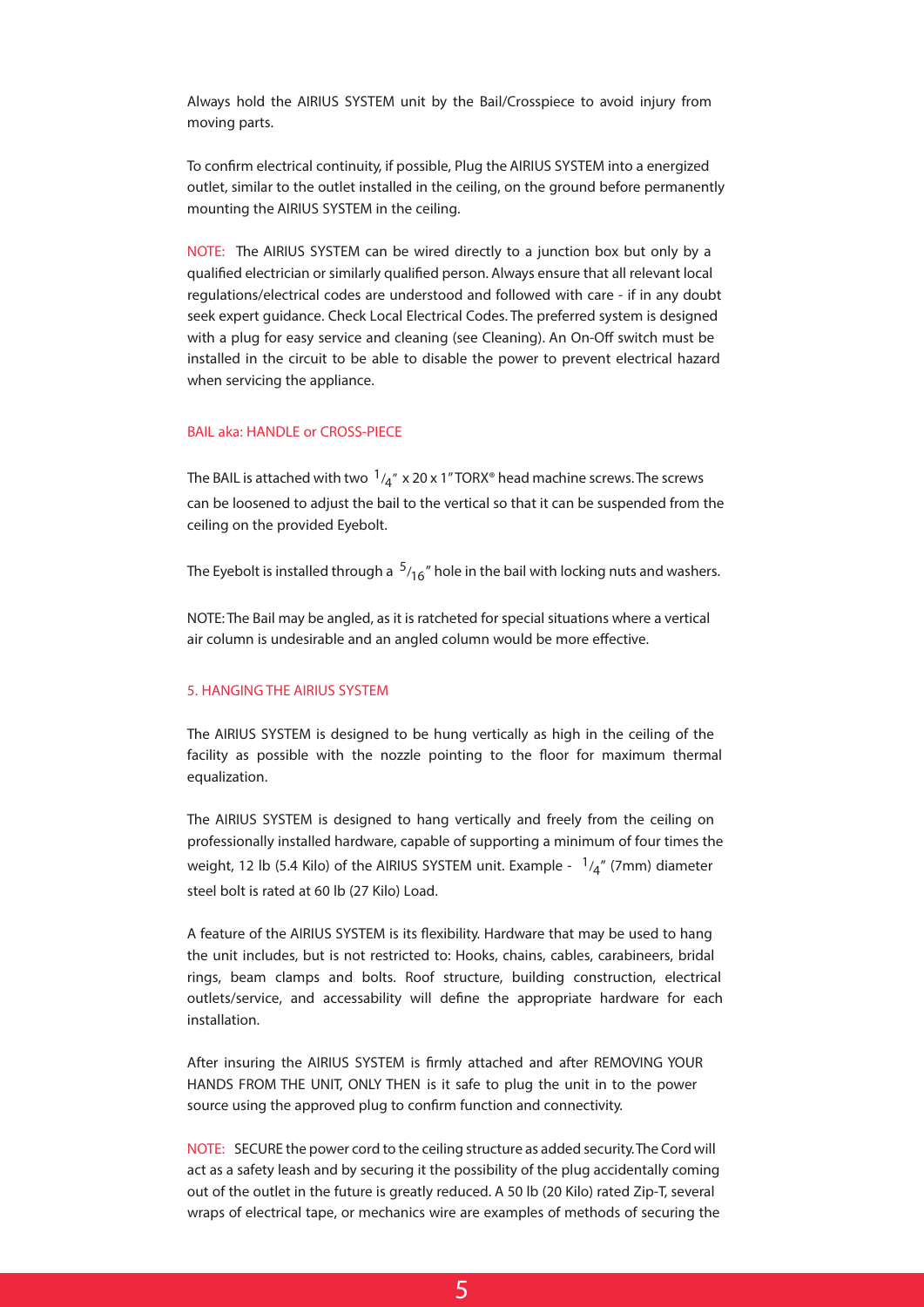## power cord. The following graphic is an example of the typical AIRIUS SYSTEM:

#### Locking nuts, washers or beam clamp Cord Secured **RSJ or Ceiling Beam** I 60lb (27 k) Minimum rated Receptical Rated Intake steel hook W/Latch 120 or 230 VAC bridal ring or chain (277 VAC) Swivel FOR BEST EFFICIENCY Twist Lock Plug The AIRIUS SYSTEM should be securely installed as **SAMPLE FRAM** close as possible to the ceiling. The AIRIUS 300 VAC Cord SYSTEM air column should have an unobstructed Furnished passage to the floor. AIRIUS SYSTEM The AIRIUS SYSTEM should not be mounted W/Eyebolt directly in front of heat ducts, vents or near any high heat source. CAUTION: MAXIMUM SPACING 1 UNIT PER 1000 sq ft Unprotected (100 sq m) 40 ft diameter circle (12 m) moving blades Exhaust The AIRIUS SYSTEM weighs 12 lb (5.5 k) Height 22" (56 cm) Diameter 12" (31 cm)

### THE AIRIUS SYSTEM HANGING/MOUNTING GUIDELINES

#### 6. PLACEMENT OF THE AIRIUS SYSTEM

The AIRIUS SYSTEM performs best when installed such that the air stream/exhaust from the nozzle is unimpeded to the floor. This will insure maximum circulation and Thermal Equalization. Each System is designed to cover approximately 1200 Sq Feet (100 Sq M) from its designed ceiling height, which is about a 40-Foot (12 M) diameter circle. The density of the placement is a direct relationship to effectiveness, performance and savings.

Floors plans, mezzanines, office location, machinery, people placement, plumbing, lighting systems, duct work, electrical systems, natural light/air systems, indoor cranes, doors, windows, ventilation and fire suppression systems are all factors in properly locating the AIRIUS SYSTEM in the ceiling.

Floor Plans - Sketch out the floor plan of the facility, divide it graphically into 1200 sq ft (100 Sq M) squares and as closely as possible place an AIRIUS SYSTEM in the center of each square of the grid. Adjust placement to accommodate.

Mezzanines - The AIRIUS SYSTEM can be hung at an angle to throw accumulated heat out to a larger space, or hang the AIRIUS SYSTEM near the mezzanine out in the larger space to remove heat and balance room temperature.

Office - Use smaller models to control individual office spaces, or larger units to control common areas, eliminate hot and cold spots, create circulation, eliminate electrical space heaters and reduce employee temperature related issues.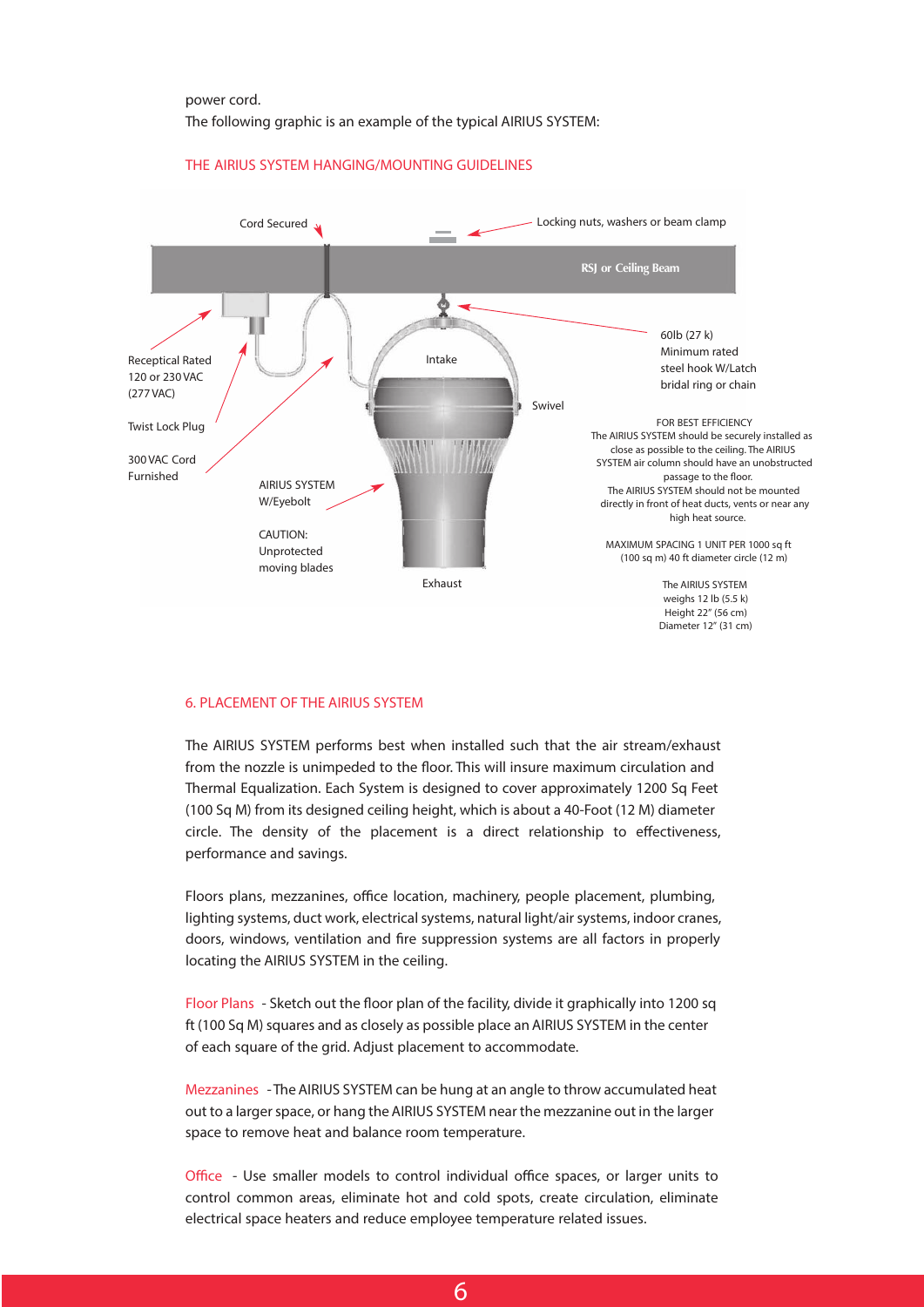Machinery - Machinery and work processes that are sensitive to temperature change will operate much more efficiently when the AIRIUS SYSTEM is operating. The flow of air should be directed to a place that will allow circulation but not interfere with the production process.

People - Most people are not comfortable in direct air flow, therefore the AIRIUS SYSTEM can be directed to a space near the person, but not directly on them. This balanced, equalised air will provide a better working environment.

Check local codes for plumbing, lighting systems, duct work, electrical systems as the AIRIUS SYSTEM must not interfere with other systems and these systems should not interfere with the airflow.

DO NOT mount the AIRIUS SYSTEM directly in front of or over a heat source.

Natural lighting/air systems (sky lights, ceiling vents) - DO NOT mount the AIRIUS SYSTEM where it can get wet or be exposed to long-term moisture. Mounting the AIRIUS SYSTEM in a high sealed sky light is an excellent way of recovering heat.

Indoor cranes and other ceiling mounted machinery - DO NOT interfere with the function of these machines. When hanging the AIRIUS SYSTEM above these machines it will not interfere with their operation.

Doors, Windows, Ventilation - The AIRIUS SYSTEM can reduce: drafts, fogging and heat loss. However The AIRIUS SYSTEM cannot over come the accumulated effects of not controlling the opening and closing of these portals. DO NOT mount the AIRIUS SYSTEM directly in front of a window or vent that is always open unless cooling is the desired result.

## 7. AIRIUS SYSTEM SUSPENDED CEILING KIT ASSEMBLY INSTRUCTIONS Models 10, 15, 25 TOOLS REQUIRED - PHILIPS SCREW DRIVER

- 1. Remove all components from packaging materials. Using the box the AIRIUS SYSTEM arrived in, open end up and place the 2 x 2 flat AIR INTAKE GRID over the open end of the box face down.
- 2. Insert the AIRIUS SYSTEM into the center hole so that the nozzle extends below the AIR INTAKE GRID and the power cord is hanging over the edge.
- 3. Place DOME over AIRIUS SYSTEM and align it with the screw holes. Note cutout for power cord on Dome edge. Dome should seat into the rim designed for it on the base, if necessary gently push the dome edge in until it seats into the lip.
- 4. Insert the Four (4) Philips screws 10/32 x 5/8 (provided) into the holes and tighten, DO NOT force screws, as galling or stripping will occur. Inserts are brass, screws will go in easily when aligned properly.
- 5. The Base is designed to replace a 2 x 2 ceiling tile. If replacing a 2 x 4 tile please use an additional piece of 2 ft T-bar suspension material to finish the edge. This will provide additional strength and rigidity to the existing suspension system.
- 6. The Base has Four Tabs located at each corner that can be drilled for additional ceiling support wires to be added if desired.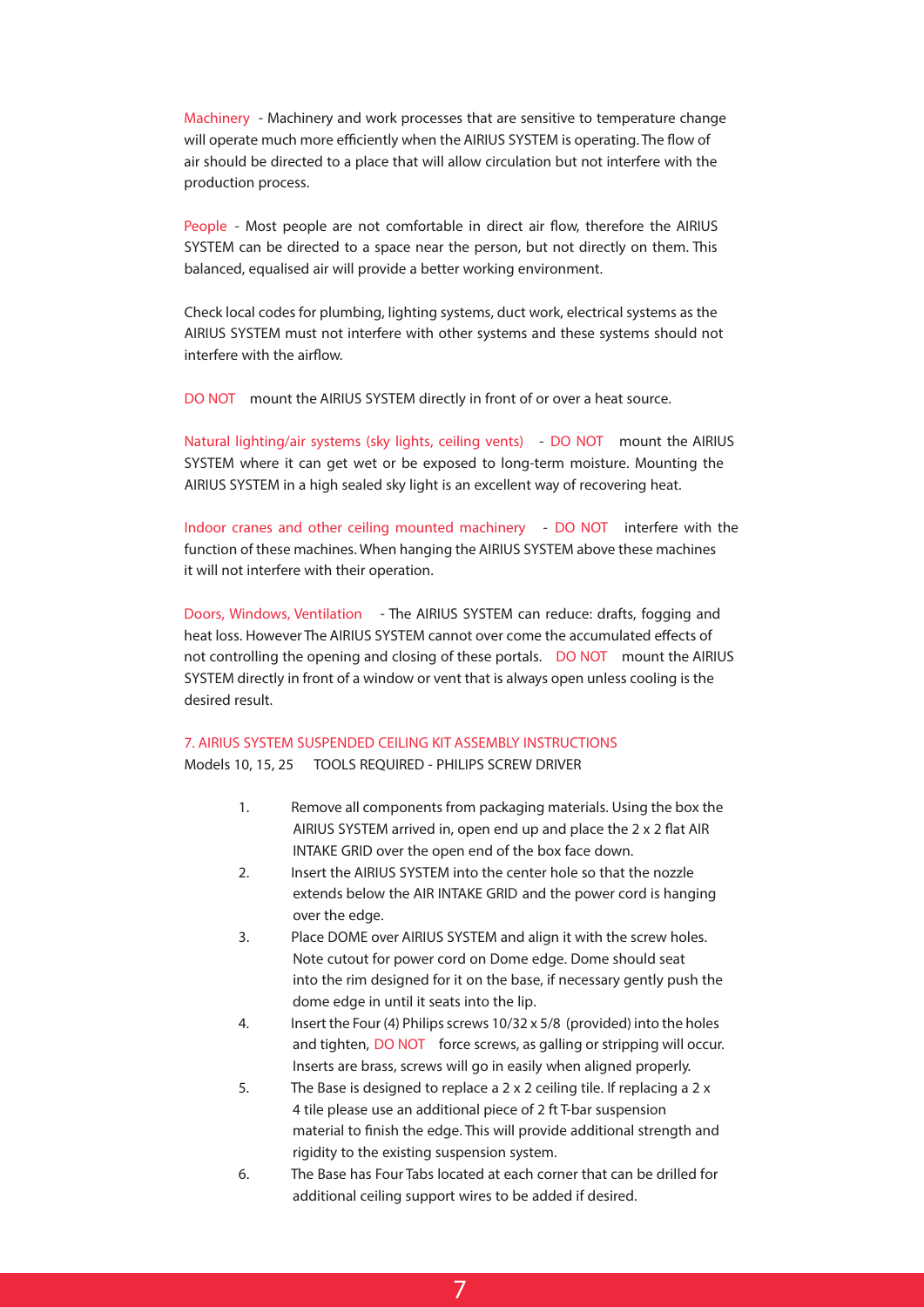## 8. THE AIRIUS SYSTEM SAFETY INFORMATION AND WARNING!

EACH AIRIUS SYSTEM HAS A POLARIZED/GROUNDED PLUG TO REDUCE THE RISK OF ELECTRICAL SHOCK (NOT FITTED ON UNITS SENT TO EUROPE/MIDDLE EAST - SEE WIRING INSTRUCTIONS). THIS PLUG CAN ONLY FIT INTO THE DESIGNED POLARIZED/GROUNDED OUTLET ONE WAY. IF THE PLUG DOES NOT FIT FULLY IN THE OUTLET, CONTACT A QUALIFIED ELECTRICIAN. DO NOT ATTEMPT TO OVERCOME THIS SAFETY FEATURE.

WARNING! TO PREVENT ELECTRICAL SHOCK AND/OR INJURY:

• UNPLUG UNIT FROM POWER SOURCE BEFORE YOU MOVE UNIT, SERVICE UNIT, OR REMOVE HOUSING.

WARNING! TO REDUCE THE RISK OF FIRE OR ELECTRICAL SHOCK:

- DO NOT USE THIS PRODUCT WITH ANY SOLID-STATE SPEED CONTROL DEVICE.
- DO NOT CARRY THIS PRODUCT BY THE CORD.
- DO NOT USE THE CORD AS A HANDLE.
- DO NOT USE THE CORD TO ATTACH OR HANG THE PRODUCT.
- BE SURE TO GRASP THE PLUG, NOT THE CORD, WHEN DISCONNECTING THIS UNIT FROM AN ELECTRICAL OUTLET.
- DO NOT USE THIS PRODUCT IF IT HAS A DAMAGED CORD, FAULTY PLUG, OR ANY BROKEN HOUSING COMPONENTS.
- IF THE SUPPLY CORD, PLUG, OR HOUSING IS DAMAGED, IT MUST BE REPLACED BY THE MANUFACTURER, ITS SERVICE AGENTS OR SIMILARLY QUALIFIED PERSONS TO AVOID A HAZARD.

TO PREVENT DAMAGE, WHICH MAY RESULT IN FIRE OR SHOCK HAZARD:

- DO NOT EXPOSE THIS PRODUCT TO RAIN OR DIRECT MOISTURE.
- DO NOT IMMERSE PRODUCT INTO WATER.
- DO NOT ALLOW WATER TO DRIP INTO THE MOTOR HOUSING.
- DO NOT INSTALL OUTDOORS OR IN AN AREA OPEN TO THE WEATHER.
- SHUT-OFF POWER TO A WET MOTOR AT SOURCE BEFORE SERVICING.
- SPINNING BLADES MAY INFLICT EYE OR PHYSICAL INJURY.
- ALWAYS REPLACE A DAMAGED BLADE.
- DISCONNECT UNIT FROM POWER SOURCE FIRST.
- CONTACT MANUFACTURER OR ITS AGENT FOR REPLACEMENT BLADES.
- BLADES ARE BURN RATED 5VA FOR SAFETY.

CAUTION! SOME AIRIUS SYSTEM PRODUCTS HAVE AN UNGUARDED IMPELLER/FAN BLADE:

- DO NOT USE THESE PRODUCTS IN LOCATIONS READILY ACCESSIBLE TO PEOPLE OR ANIMALS, AS BLADES MAY INFLICT INJURY WHEN MOVING OR STATIONARY.
- TO REDUCE THE RISK OF INJURY TO PERSONS, INSTALL PRODUCT SO THAT BOTTOM OF MOVING FAN BLADE OR THE LOWEST MOVING PART IS AT LEAST 8.2 FT (2.5 METERS) ABOVE THE FLOOR OR GRADE LEVEL.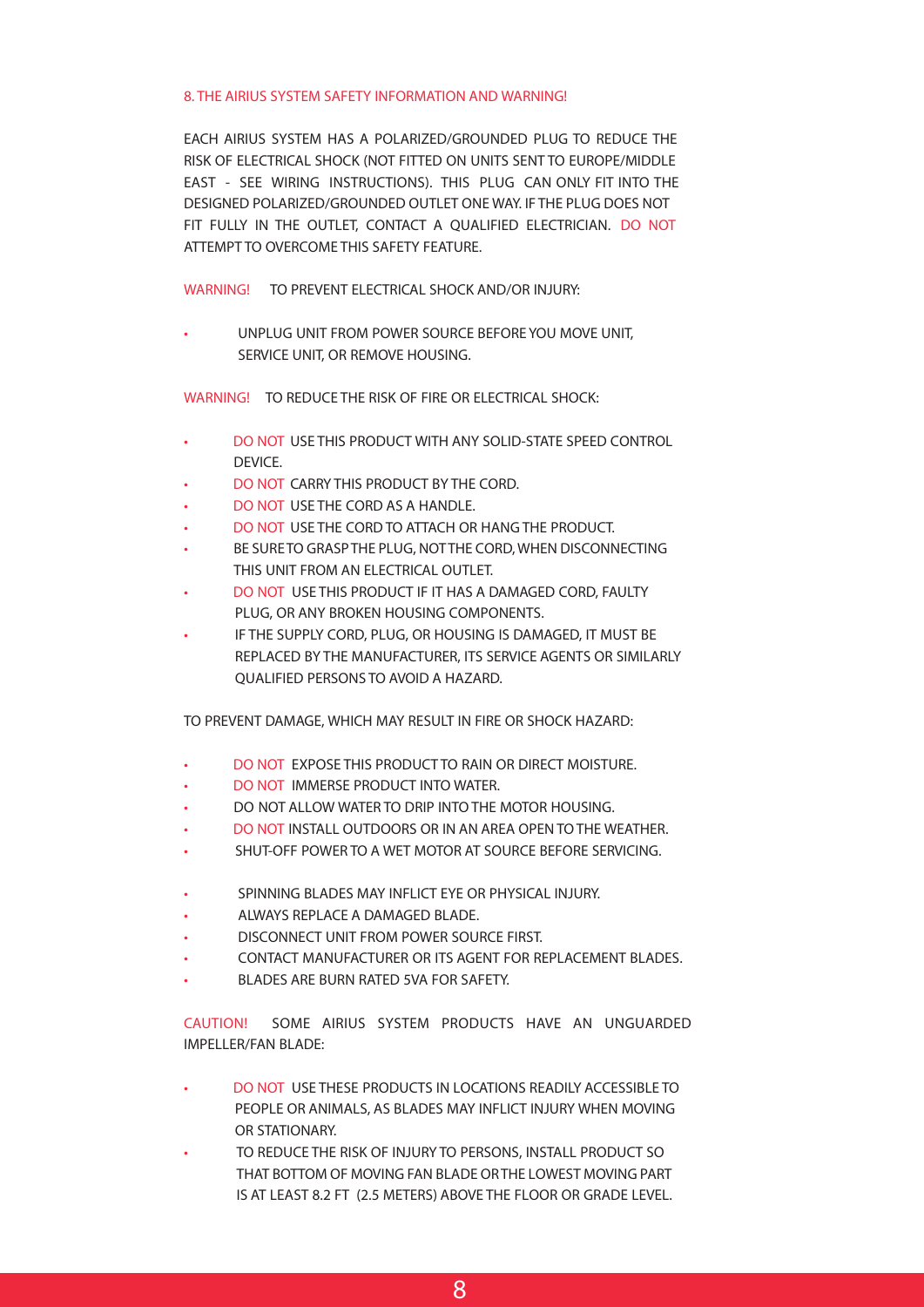THE MOTOR IS THERMALLY PROTECTED; OVERHEATING (230F/110C) WILL CAUSE THE MOTOR TO STOP OPERATING. THE MOTOR MAY RESTART ONCE NORMAL OPERATING TEMPERATURES (195F/90C) ARE ACHIEVED. IF MOTOR FAILS TO RESTART:

• DISCONNECT MOTOR FROM ELECTRIC SOURCE AND CONTACT MANUFACTURER OR ITS AGENT

## DO NOT POSTION SYSTEM NEAR:

- FURNACES, FIREPLACES, STOVES, OR OTHER HIGH TEMPERATURE HEAT SOURCES.
- DO NOT POSITION PRODUCT UNDER INFRA-RED HEAT SOURCES.
- DO NOT POSITION THE UNIT CLOSE TO OTHER OBJECTS THAT WILL INTERFERE WITH FAN OPERATION.
- DO NOT ALLOW FAN BLADES TO COME INTO CONTACT WITH OTHER OBJECTS.

## SERVICE AND INSTALLATION!

NO LUBRICATION IS REQUIRED AS BEARINGS ARE SEALED. BAIL ADJUSTMENT CAN BE MADE WITH A T-30 TORX DRIVER/WRENCH, OR A 5/32" HEX WRENCH MAY BE USED. OTHER TOOLS - T-20 (7/64 H) & T-25 (1/8 H) TORX.

THE AIRIUS SYSTEM IS DESIGNED TO BE USED WITH ONLY THE ELECTRICAL VOLTAGE IDENTIFIED ON THE LABEL. THIS CAN BE LOCATED IN THE NOZZLE AND ON THE BOTTOM OF THE MOTOR, ANY OTHER VOLTAGE COULD DAMAGE THE MOTOR AND CREATE AN ELECTRICAL HAZARD.

ASSEMBLING SUSPENDED CEILING KIT: SEE ADDITIONAL INSTRUCTIONS FOR UNIT INCLUDED WITHIN THIS MANUAL.

## IMPORTANT!

- PLEASE INSTALL WITH HANGING DEVICE OR FASTENER RATED FOR A MINIMUM OF 60 POUNDS (27 KILOS).
- USE CARE WHEN POSTIONING THE UNIT.
- MAKE SURE THE AIRFLOW IS UNOBSTRUCTED INTO THE TOP OF THE UNIT AND THAT THE DOWNWARD AIRFLOW IS UNOBSTRUCTED AND ALLOWED TO REACH THE FLOOR TO MAXIMIZE PERFORMANCE.
- INSTALL PRODUCT SO THAT BOTTOM OF MOVING FAN BLADE OR THE LOWEST MOVING PART IS AT LEAST 8.2 FT (2.5 METERS) ABOVE THE FLOOR OR GRADE LEVEL. MODEL NUMBERS REFERENCE RECOMMENDED CEILING HEIGHT.

## CLEANING!

- UNPLUG UNIT FROM POWER SOURCE FIRST TO PREVENT ELECTRICAL SHOCK AND TO REDUCE INJURIES FROM SPINNING BLADES.
- CAUTION: STATIONARY BLADES CAN CAUSE INJURY! YOU MAY CLEAN THE PLASTIC HOUSING WITH A DAMP WARM CLOTH, USING MILD HOUSEHOLD DETERGENT ONLY.